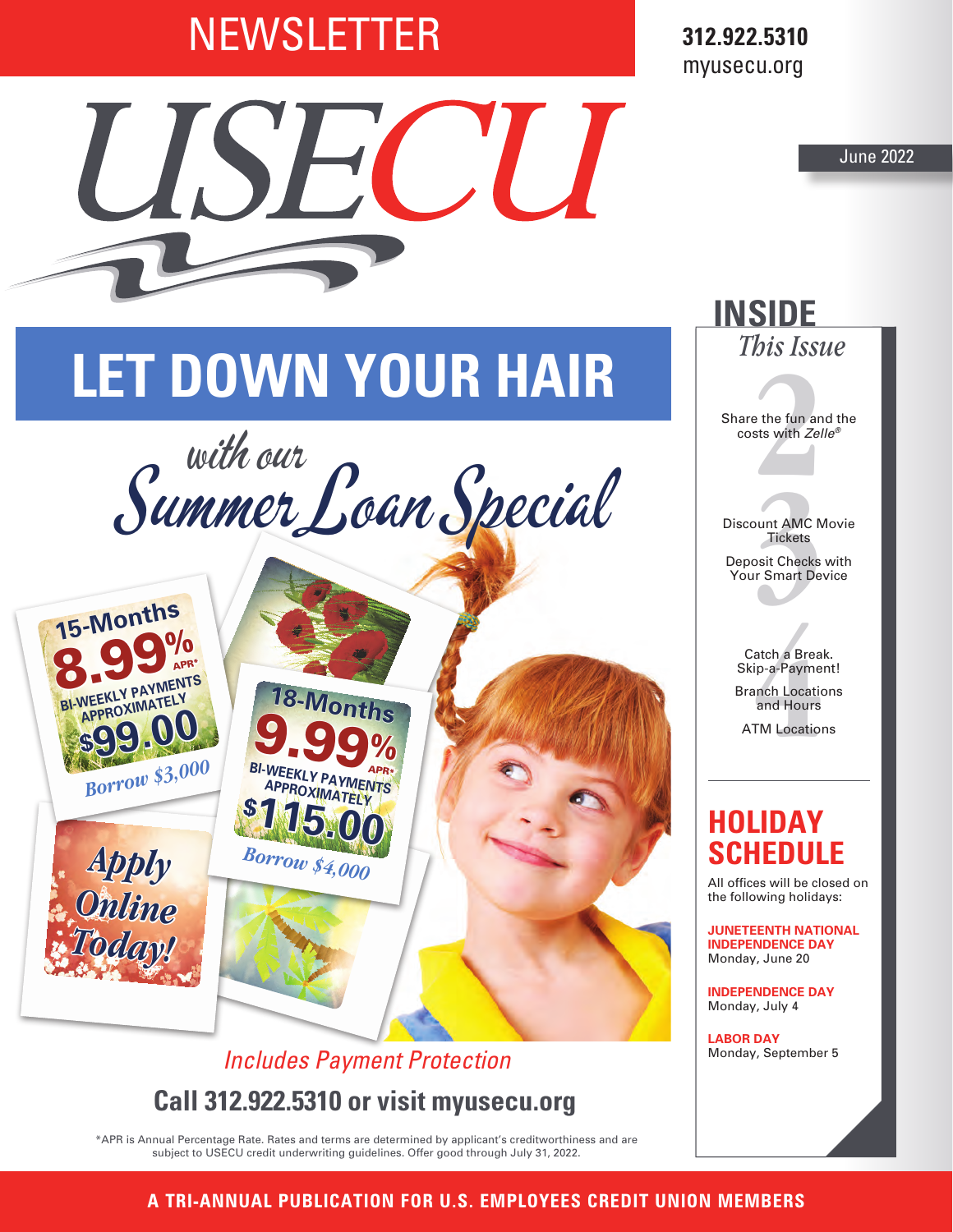

## **Share the fun and the costs**  with **Zelle**.

**Visit myusecu.org**

### *Zelle®* **is fast, safe and free1 !**

Let *Zelle®* make sharing the good times hassle-free this summer.

#### **SHARE THE FUN AND THE COSTS.**

 Whether you're hitting the road or enjoying a fun night out, you can easily split the costs with friends and family, regardless of where they bank<sup>1</sup>.

#### **PAY BACK FRIENDS EASILY.**

With *Zelle<sup>®</sup>*, you can easily pay back your share for gas, meals, or vacation expenses. Send money directly to your friend's bank or credit union account. All you need is their U.S. mobile number or email address.



#### **KEEP TRACK OF IOUs.**

Remembering who owes you money is easy with *Zelle®*. Send payment requests<sup>2</sup> to your friends and keep it all straight in your *Zelle®* activity feed. Your friends can send money right to your U.S. Employees Credit Union account in minutes<sup>1</sup>.

### *Wherever the summer takes you... Zelle® can help make it great!*

## **Visit myusecu.org**

*Zelle* and the *Zelle* related marks are wholly owned by Early Warning Services, LLC and are used herein under license. 1 U.S. checking or savings account required to use *Zelle®*. Transactions between enrolled users typically occur in minutes and generally do not have fees. 2 Payment requests to persons not already enrolled with *Zelle®* must be sent to an email address.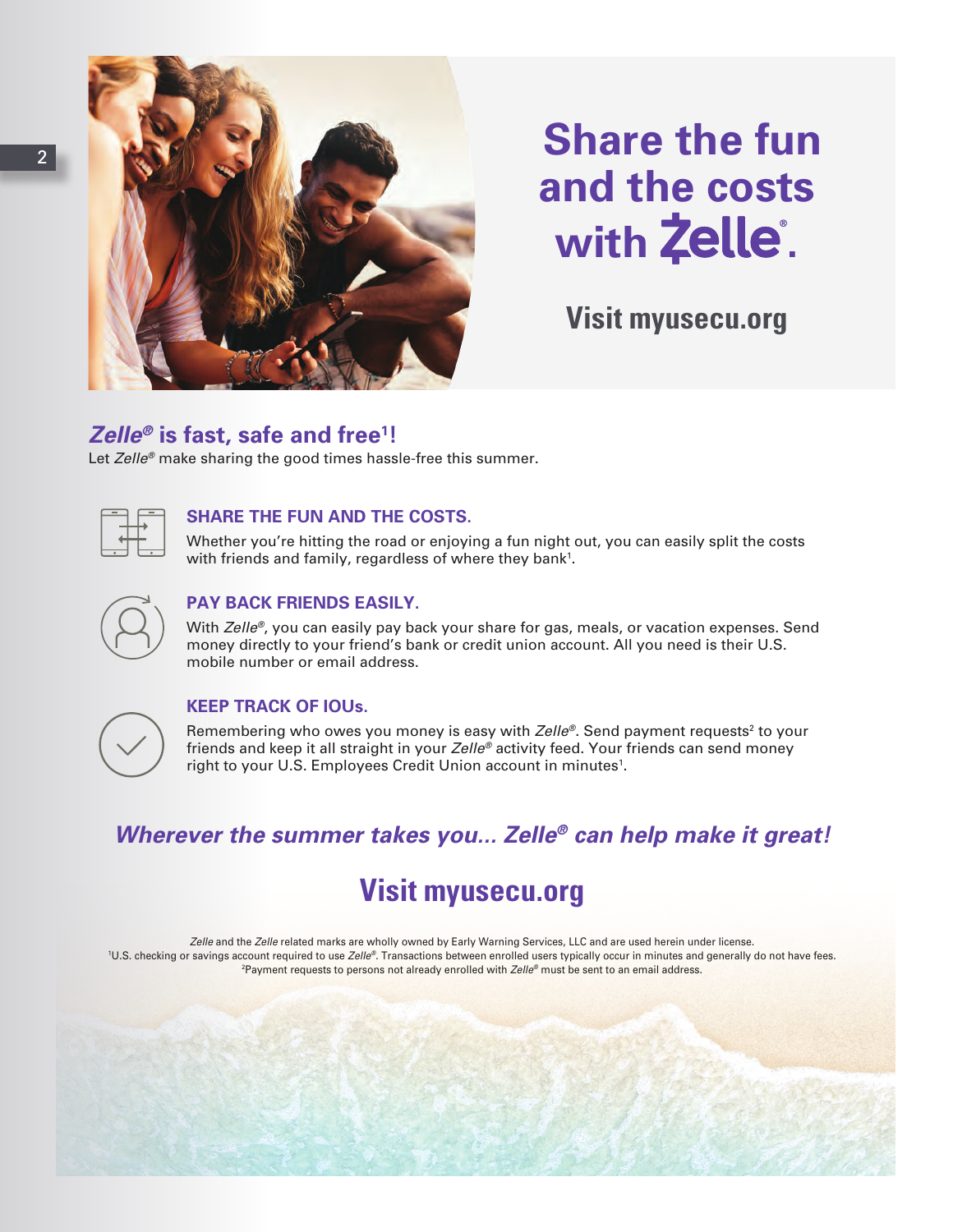## **DISCOUNT AMC MOVIE TICKETS**

phones, grabbed a big bucket of popcorn, reclined, and<br>phones, grabbed a big bucket of popcorn, reclined, and When was the last time you indulged, turned off your enjoyed a movie? Experience the difference of AMC amenities, from spacious rocking seats to luxury recliners. Discover perfect sound, perfect picture, and delicious AMC Perfectly Popcorn™.

> As a member of USECU, you are able to purchase AMC discount movie, popcorn, and drink tickets that can be used at any AMC Theatre location across the U.S.

*For showtimes and locations, please visit amctheatres.com.*



RDC allows you to deposit checks into your checking account using your smartphone or tablet via the USECU Mobile Banking App.

*Tap.*

*Snap.*

*Deposit.*

Download our App today!



**Apple App Store Google Play**





**132 Prices Hame**